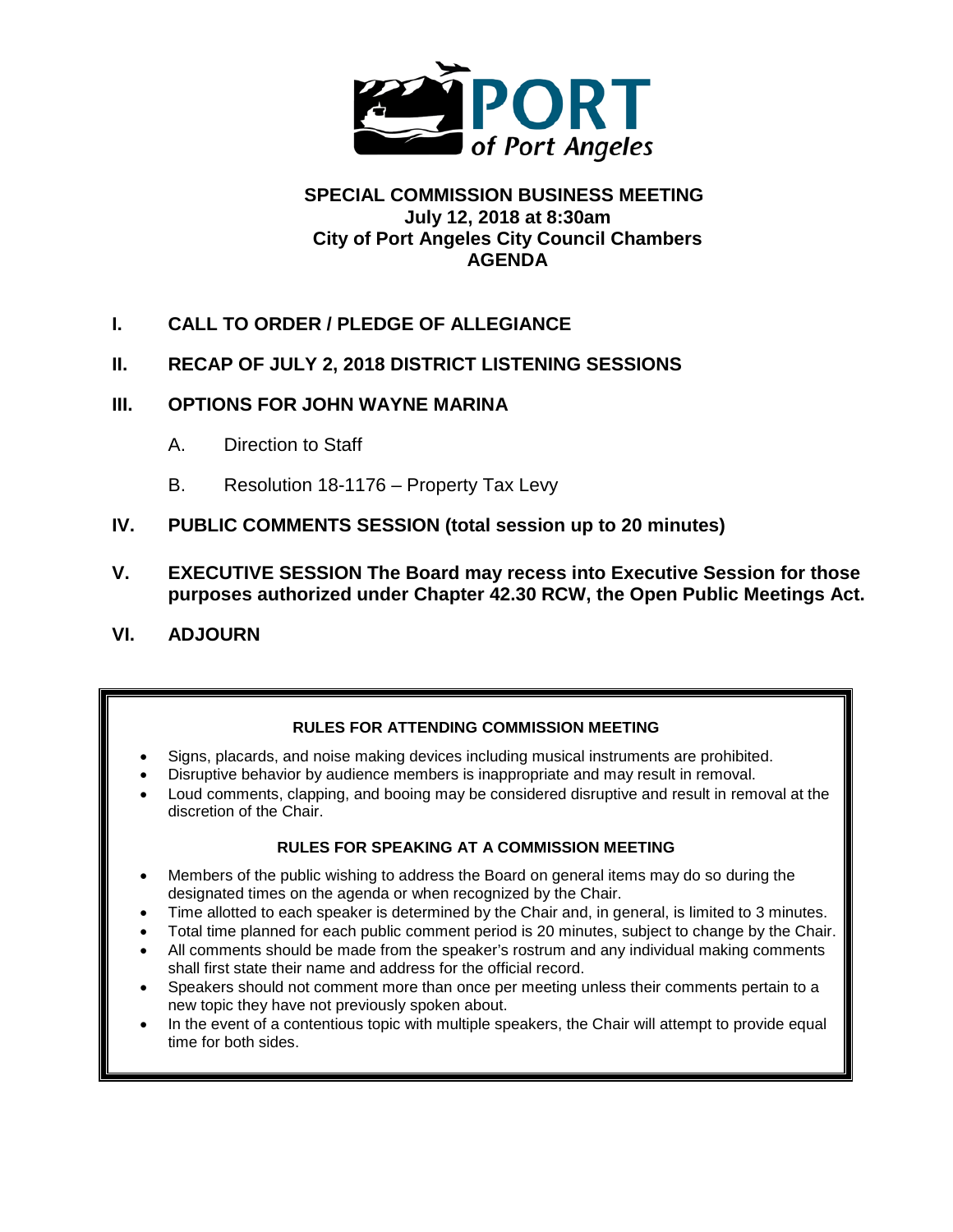### **Important Considerations**

# **JWM and the Port's Mission Implications of What We Learned**

### *Karen Goschen, Executive Director*

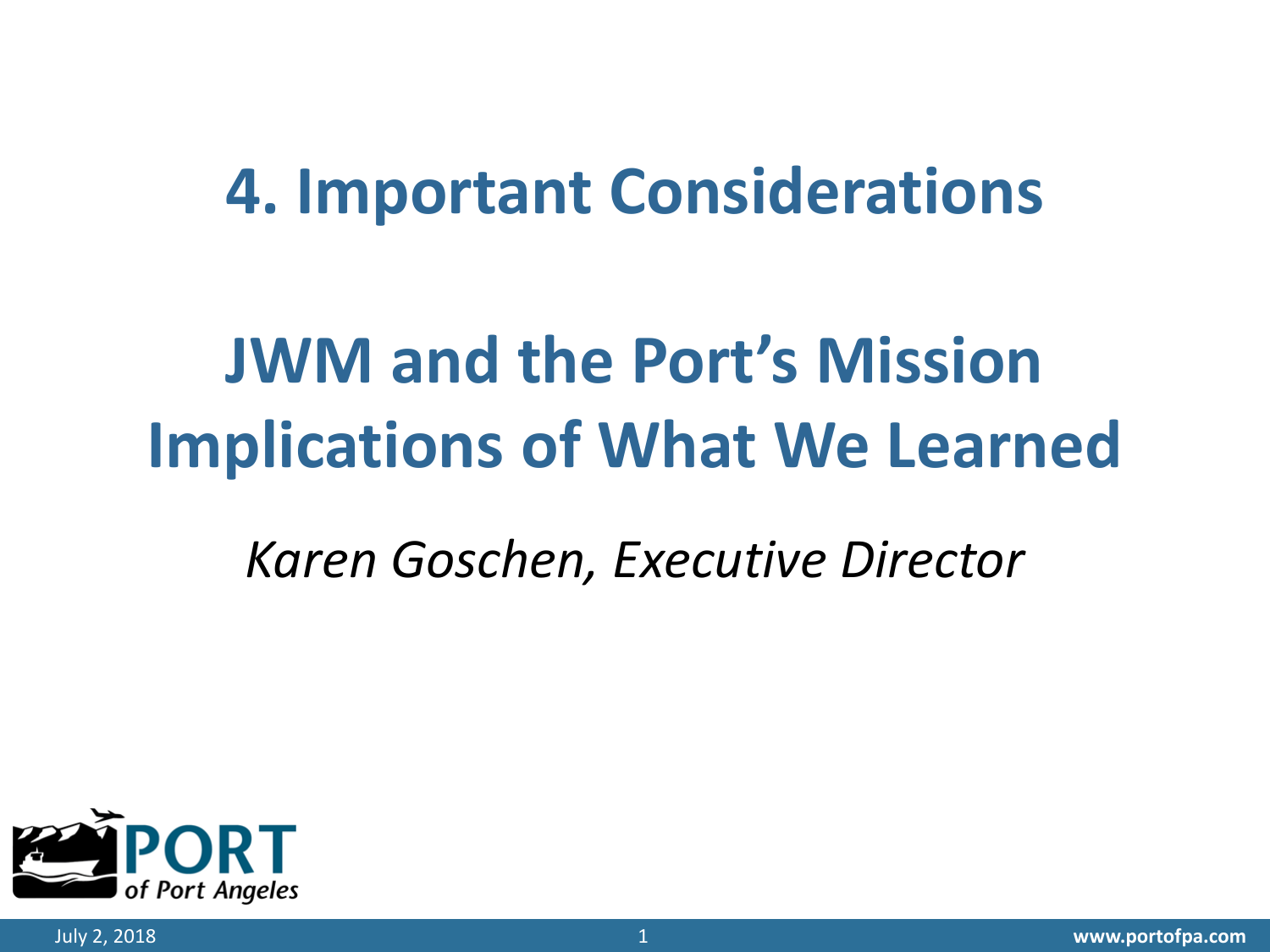## **Should the Port Subsidize JWM for Replacement of Marina Improvements?**

- *Our county is still in need of economic development*
	- While the county has diversified its economic base, it is not as strong as it was in the 1980s
- *The Port's statutory authority is centered on economic development*
- *The Port's strategic plan guides our investment*
	- Recreation was not a strategic priority
- *The Port has other capital projects in need of funds that will retain and/or create new jobs*
- *Difficult to justify using Port funds* 
	- Will not result in creating new jobs
	- Will retain some jobs

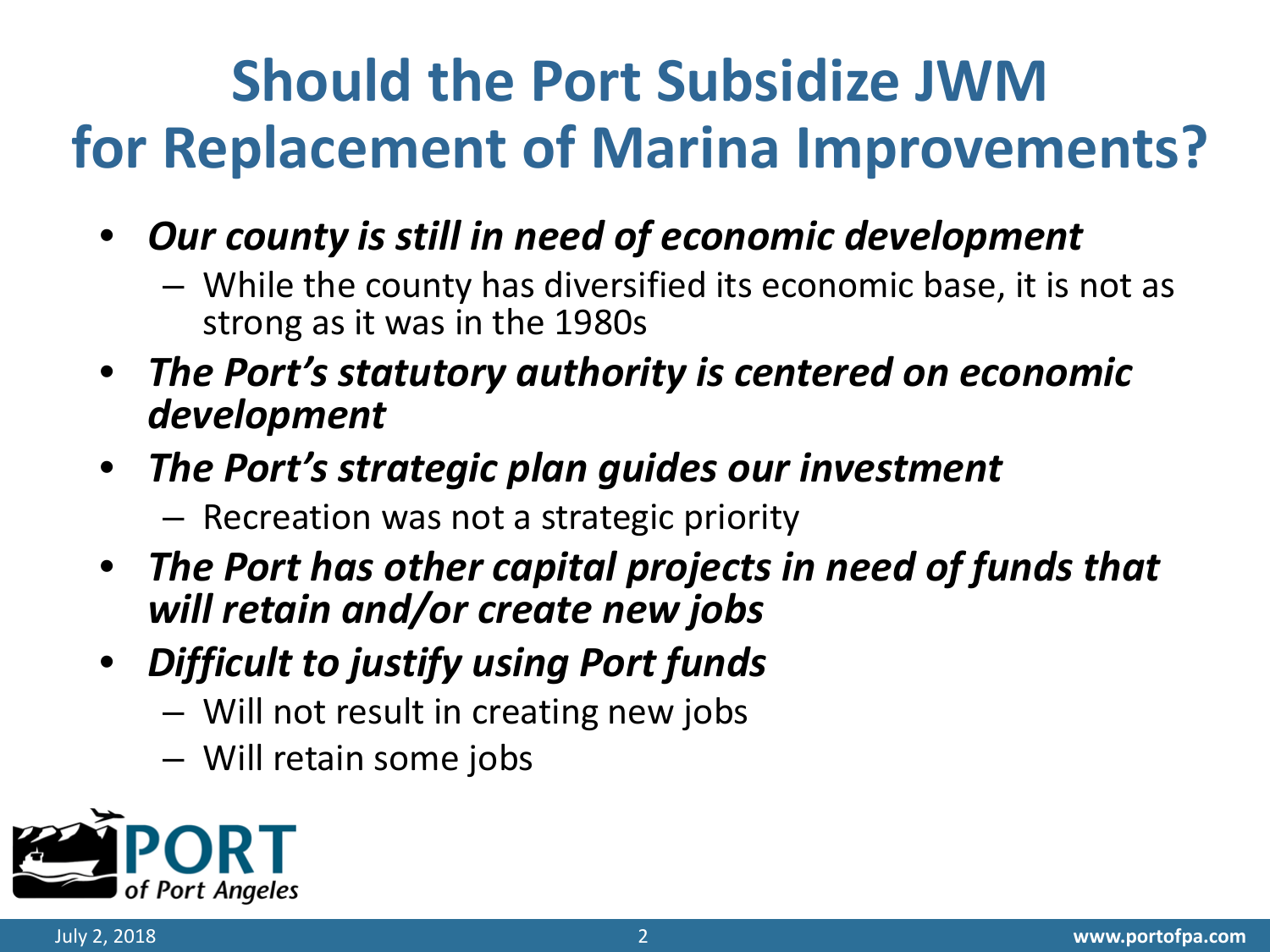**Is a Levy Lid Lift a Fair Way to Pay for JWM Float Replacement?**



- **The Port can only levy taxes district wide**
- **\$250,000 home pays \$44.77/yr to the Port**
	- current levy \$.17906
- **Estimate a levy lid lift of \$0.0637/\$1000 assessed value**
	- 35.6% increase on a \$250,000 home is \$15.92 more per year



of Port Angeles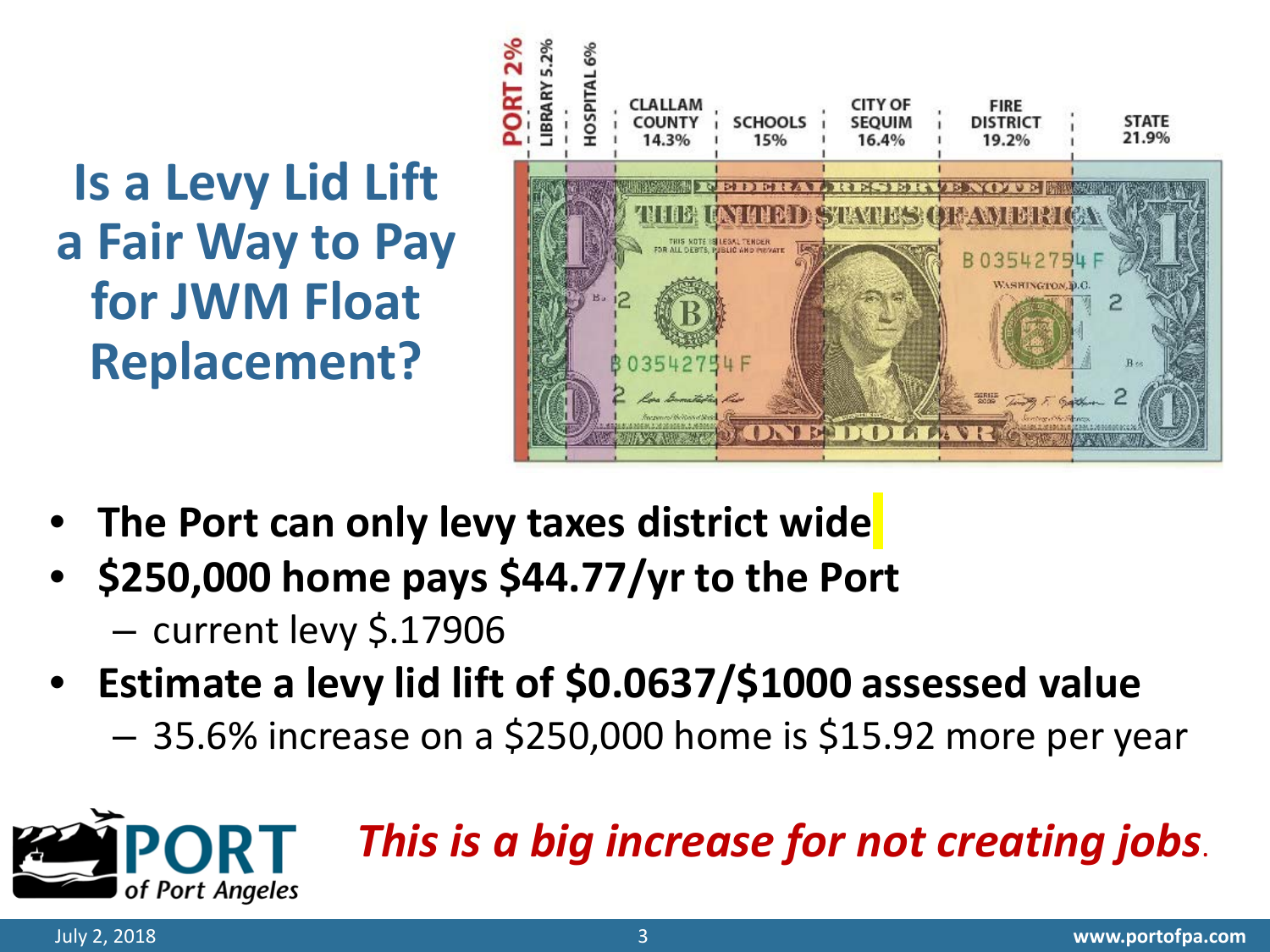## **What are the Options for JWM?**

### • *Other Government*

- County, City, Metropolitan Park District supported by taxes where parks & recreation is part of their mission
- Other government or public purpose entity

### • *Nonprofit Entity*

– Marine research, maritime education and recreation, marine environmental education and stewardship, historical and cultural conservation, land/shoreline trust, marina tenants coop

### • *For Profit Entity*

– Public use requirements can be enforced by the Port, County, City of Sequim and the public

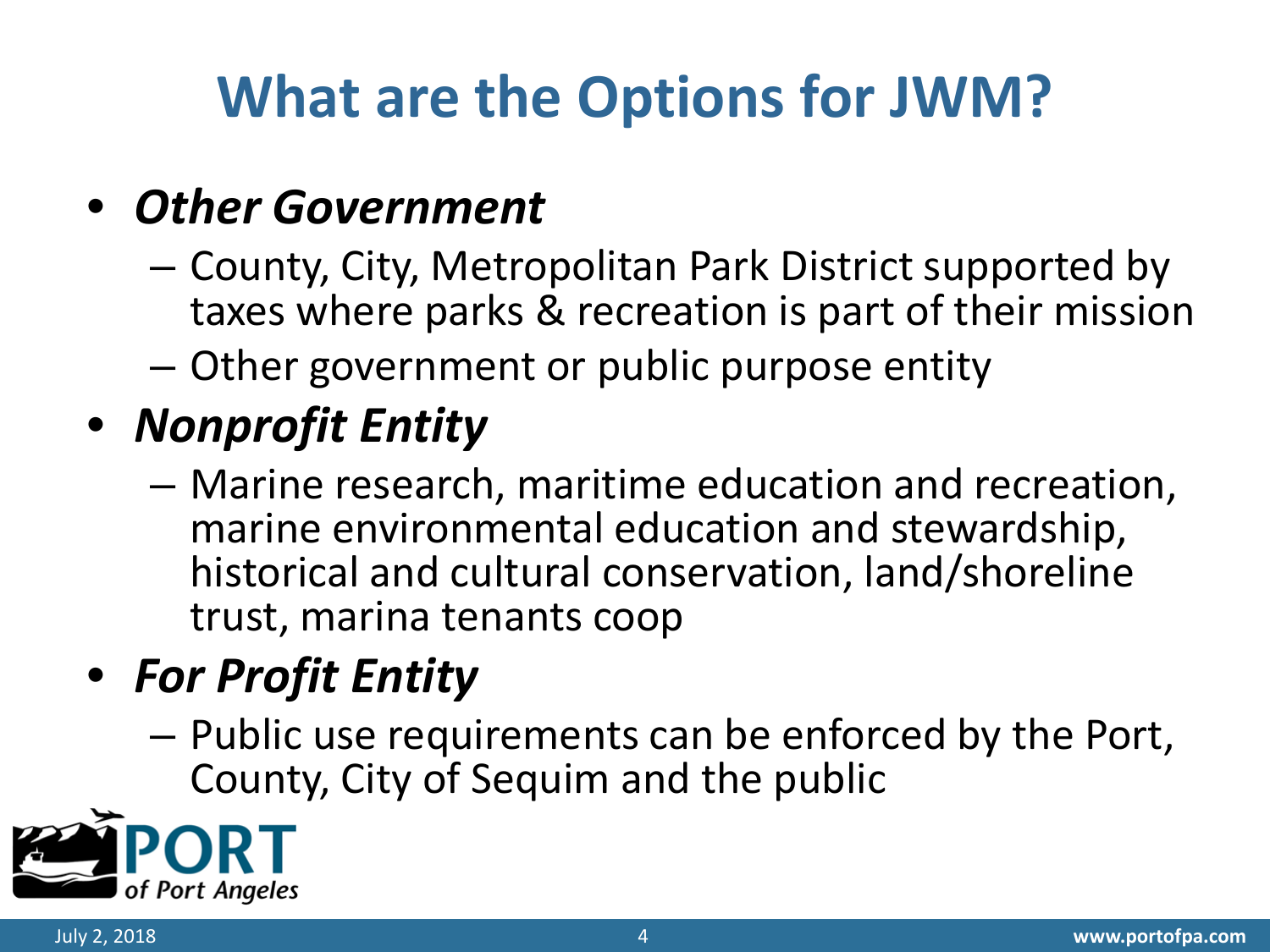## **What are the factors affecting the transfer of JWM assets?**





#### *Many things must be balanced!*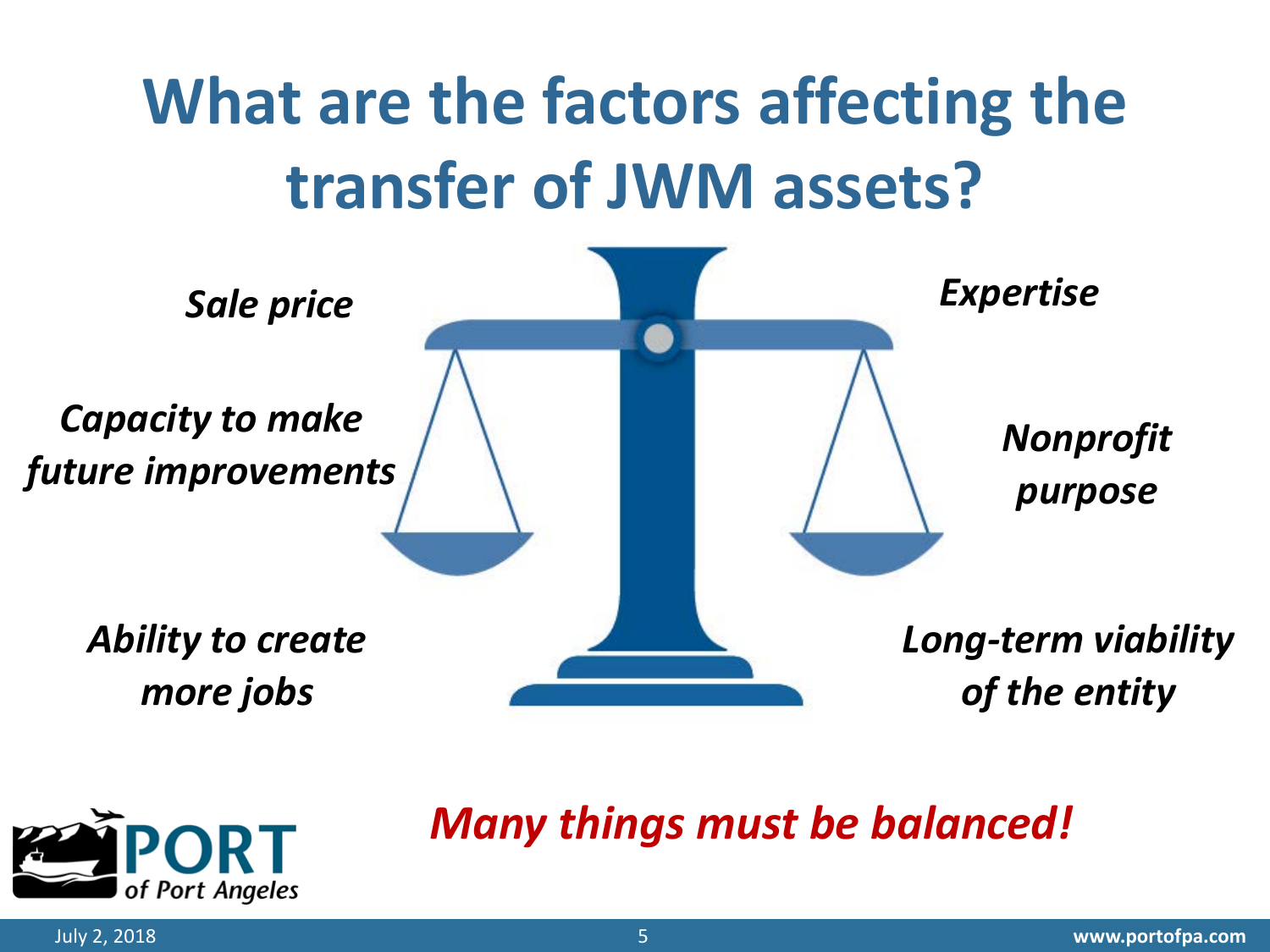## **Maintaining Public Access is Important!**

### *The Port believes that any future option should consider:*

- Retain public access to marina facilities, beach, picnic areas and parking
- Support a vibrant community yacht club
- Support community events
- Support tribal aquaculture
- Collaborate with John Wayne Enterprises

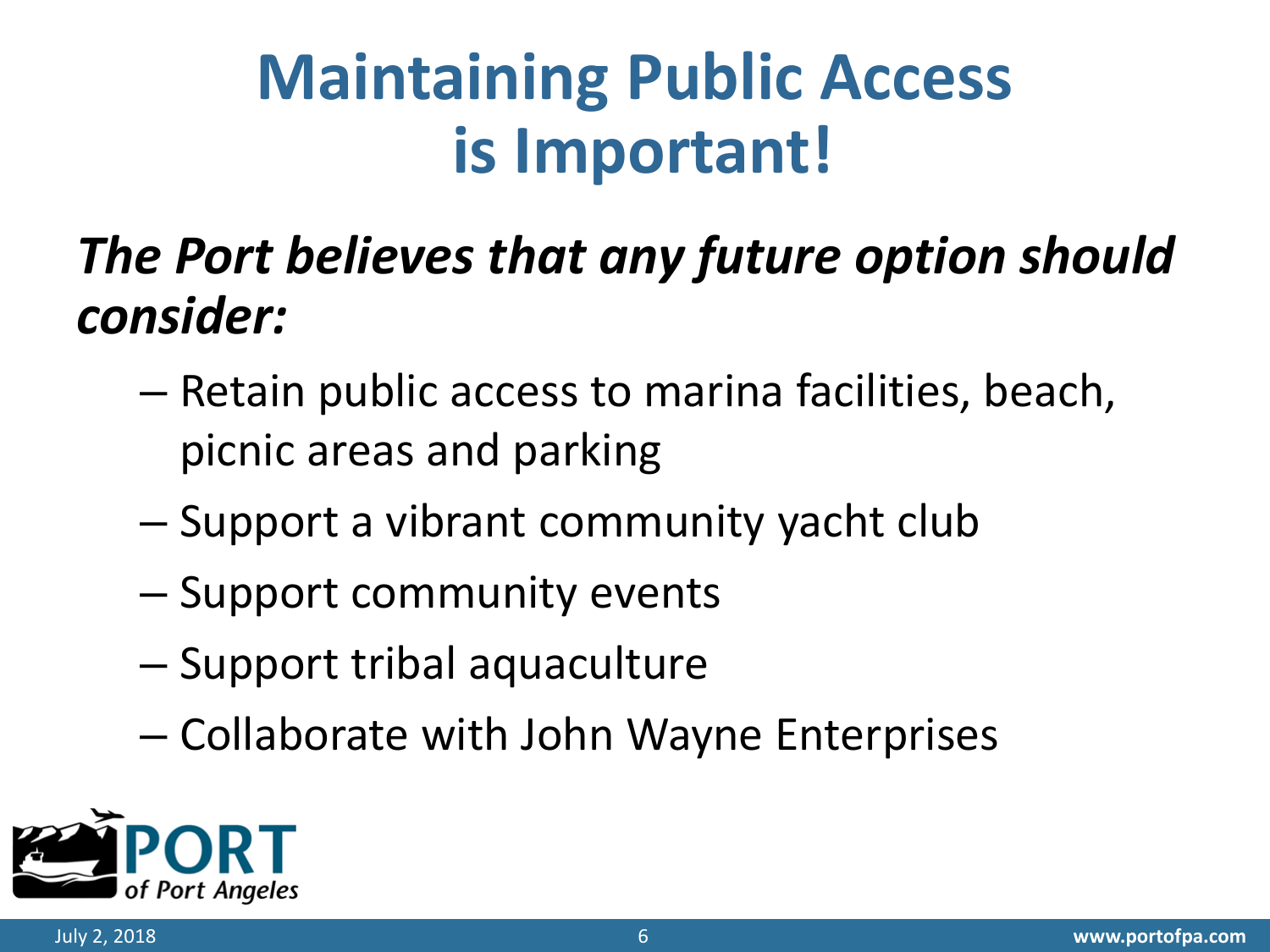#### RESOLUTION NO. 18-1176

A RESOLUTION PROVIDING FOR THE SUBMISSION TO THE QUALIFIED ELECTORS OF THE PORT OF PORT ANGELES AT AN ELECTION TO BE HELD ON NOVEMBER 6, 2018, OF A PROPOSITION AUTHORIZING AN INCREASE TO THE PORT'S REGULAR PROPERTY TAX LEVY AND THE PORT'S PROPERTY TAX LEVY BASE TO \$0.24 PER \$1,000 OF ASSESSED VALUATION IN ORDER TO PAY COSTS OF JOHN WAYNE MARINA MAINTENANCE AND TO FUND FACILITY RENOVATIONS.

WHEREAS, the Port of Port Angeles, Washington (the "Port") owns, maintains and operates the John Wayne Marina (the "Marina"); and

WHEREAS, the Marina is in need of capital improvements and updates and additional ongoing maintenance (collectively, "Marina Improvements"), all of which will require funding not currently provided for within the Port's resources; and

WHEREAS, the Port is in need of additional funding to support the Marina's ongoing capital and maintenance needs; and

WHEREAS, RCW 84.55.050 authorizes the voters of a port district to permit the levy of taxes in excess of the levy limitations established in RCW 84.55.010 pursuant to a "levy lid lift"; and

WHEREAS, the Port Commission proposes to present a ballot proposition to the Port's voters to increase the Port's regular property tax levy from the current amount of \$0.179064474802 per \$1,000, to \$0.24 per \$1,000 for collection in 2019 and to provide that the dollar amount of such levy be used for the purpose of computing the limitations for subsequent levies provided for in RCW ch. 84.55.

NOW, THEREFORE BE IT RESOLVED BY THE PORT COMMISSION OF THE PORT OF PORT ANGELES AS FOLLOWS:

Section 1. Anticipated initial major capital improvement expenditures include:

- i. Parking Lot Rehabilitation Phase I;
- ii. Sewer Connection to Sequim;
- iii. Parking Lot Rehabilitation Phase II;
- iv. Administration Building Maintenance and Improvements;
- v. Marina Redevelopment; and
- vi. Shoreline and Breakwater Restoration.

Future Marina Improvements, including operation and maintenance priorities, will be identified and undertaken in accordance with the Port's operating plan and capital improvement program as updated over time and as prioritized by the Port Commission.

The cost of all necessary architectural, engineering, financial, legal and other consulting services; inspection and testing; administrative expenses; and other costs incurred in connection with the foregoing Marina Improvements, shall be deemed a part of such Marina Improvements.

The Port Commission shall determine the exact specifications for the Marina Improvements as well as the timing, order and manner of completing the Marina Improvements. By resolution, the Commission may alter, make substitutions to and amend the description of any Marina Improvement as it determines is in the best interests of the Port and consistent with the general descriptions provided herein. By resolution, the Port Commission shall determine the application of moneys available for the Marina Improvements set forth above so as to accomplish, as nearly as may be, all of the Marina Improvements described.

Section 2. It is hereby found that the best interests of the citizens of Clallam County require the submission to the qualified electors of the Port, for approval or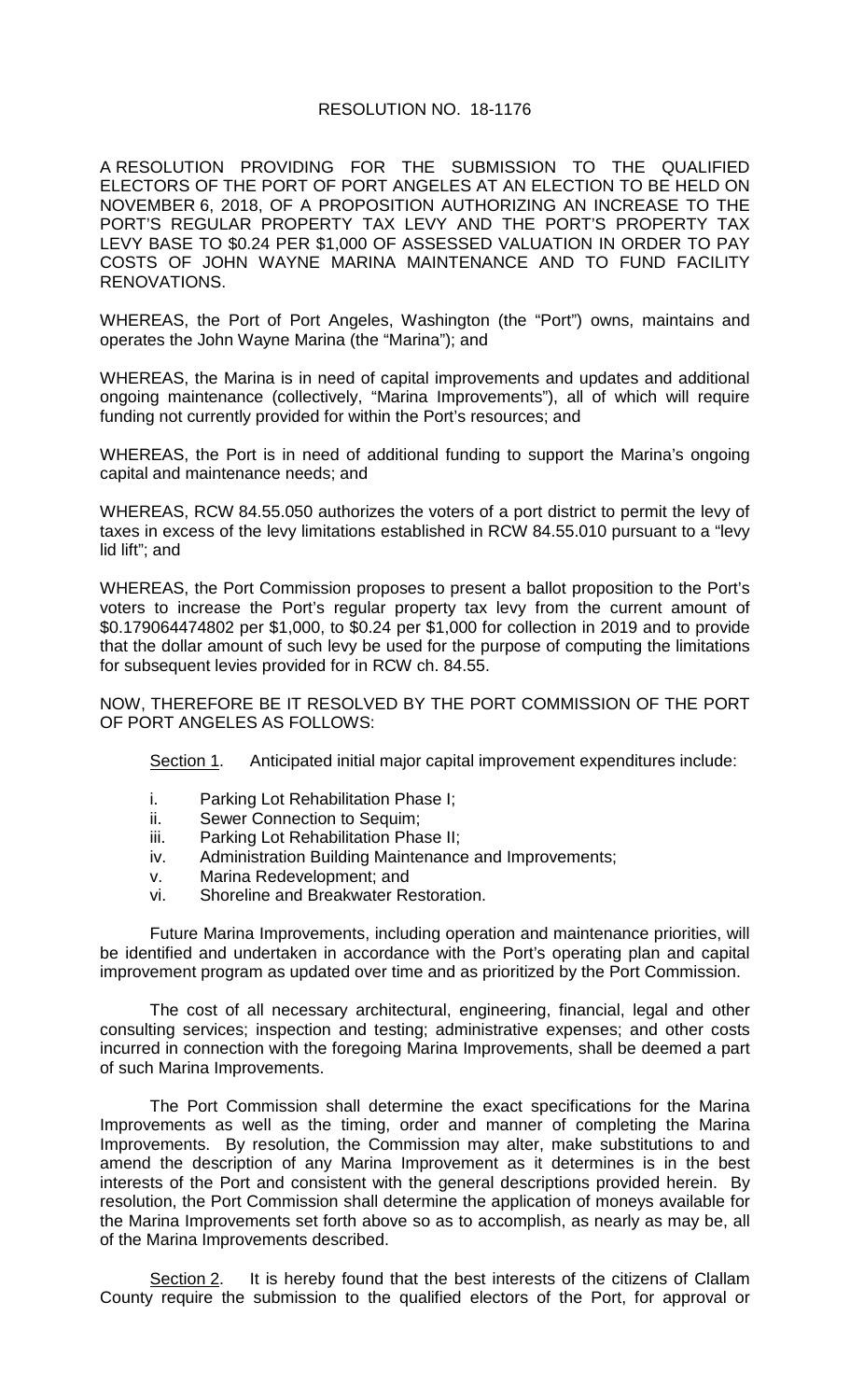rejection at the general election to be held on November 6, 2018, of a proposition to increase the Port's regular property tax levy to \$0.24 per \$1,000 of assessed valuation for collection beginning in 2019 for the Marina purposes described herein (which amount shall be increased by the limit factor in each of the subsequent limitations). The dollar amount of such increased levy in 2019 shall be used for the purpose of computing the limitations for subsequent levies provided for in RCW ch. 84.55. The Clallam County Auditor, as *ex officio* supervisor of elections in Clallam County, Washington, is hereby requested to assume jurisdiction of and to submit to the qualified electors of the Port the proposition hereinafter set forth.

The Secretary of the Port Commission is hereby authorized and directed to certify the proposition to the Clallam County Auditor in substantially the following form:

> PORT OF PORT ANGELES PROPOSITION NO. \_\_\_

#### LEVY FOR JOHN WAYNE MARINA MAINTENANCE AND CAPITAL IMPROVEMENT

The Port Commission of the Port of Port Angeles adopted Resolution No. 18-1176 concerning a proposition for a levy rate increase. To support funding for John Wayne Marina maintenance and capital improvements, the Port's regular property tax levy base shall be increased permanently to \$0.24 per \$1,000 of assessed value for collection in 2019 and the dollar amount to be collected in 2019 shall be used for the purpose of computing the limitations by the limit factor for subsequent levies within the limitations provided by RCW ch. 84.55. Should this proposition be:

REJECTED? ...............

Section 3. If a section, subsection, paragraph, sentence, clause, or phrase of this resolution is declared unconstitutional or invalid for any reason by any court of competent jurisdiction, such decision shall not affect the validity of the remaining portions of this resolution.

Section 4. This resolution shall be effective from and after the date of its adoption.

ADOPTED by the Board of Commissioners of the Port of Port Angeles at a regular meeting held this  $12<sup>th</sup>$  day of July, 2018.

> PORT OF PORT ANGELES, WASHINGTON BOARD OF COMMISSIONERS

By:  $_{-}$ 

Connie L. Beauvais, President

By:  $\_$ 

Steven D. Burke, Vice-President

By:  $\_\_$ 

Colleen M. McAleer, Secretary